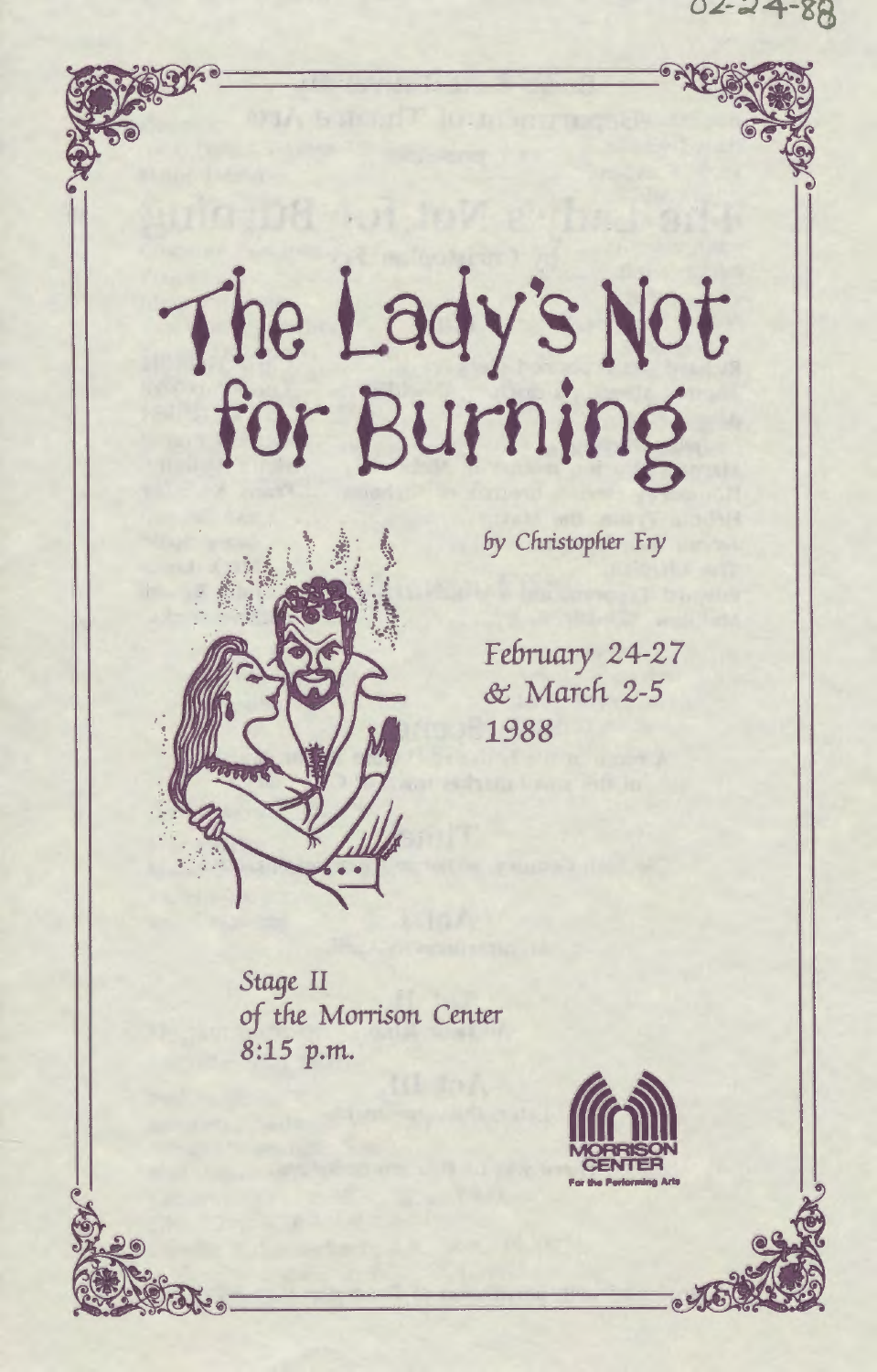# Boise State University Department of Theatre Arts

presents

# **The Lady's Not for Burning**  by Christopher Fry

# Cast

| Richard, an orphaned clerkChris Thometz             |
|-----------------------------------------------------|
| Thomas Mendip, a discharged soldierLucas McClure    |
| Alizon EliotDiana C. Gilbert                        |
|                                                     |
| Margaret Devise, mother of NicholasArlette Bankston |
| Humphrey Devise, brother of NicholasFrank Keczmer   |
| Hebble Tyson, the MayorSpike Ericson                |
| Jennet JourdemayneStacey Spain                      |
|                                                     |
| Edward Tappercoom, a justiceJohn Russell            |
| Matthew SkippsStitch Marker                         |

# Scene

A room in the house of Hebble Tyson, Mayor of the small market town of Cool Clary.

### Time

The 15th Century, either more or less exactly.

# Act I

An afternoon in April.

### Act II An hour later.

### Act III

Later, the same night.

There will be two intermissions

Produced with permission of Dramatist Play Service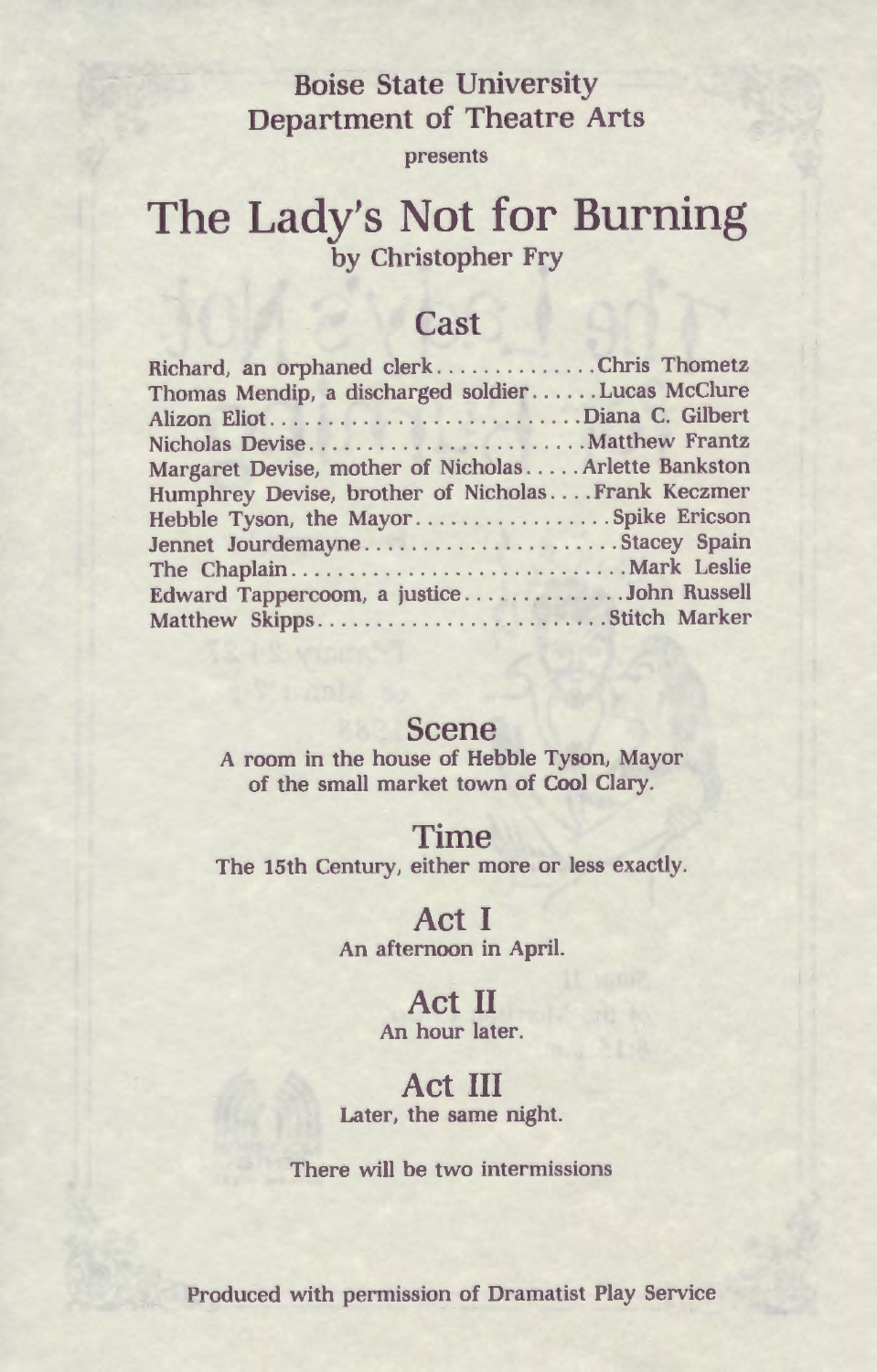# **Production Staff**

| DirectorRobert E. Ericson                    |                     |
|----------------------------------------------|---------------------|
| Asst. Director/Stage Manager  Kimberly Lynch |                     |
|                                              |                     |
|                                              |                     |
|                                              |                     |
| Costume Designer  Kirstin Allen              |                     |
|                                              |                     |
| Shop SupervisorBob Parsley                   |                     |
| Costume Supervisor  Terri April Dillion      |                     |
|                                              |                     |
| Master Electrician  Bob Parsley              |                     |
| House Managers  Lorena Davis                 |                     |
|                                              | <b>Stacy Wagner</b> |
| Publicity Charles E. Lauterbach              |                     |
| Publicity Assistant Lucas McClure            |                     |

### **Production** Crew Costumes

### Setting

John Hadley Brent Johnson Students of TA 118 Tanya Siebert Arlette Bankston Janis Taylor Leigh Daniels

# Acknowledgements

Star Moxley Idaho Shakespeare Festival Statehouse Inn Residence Inn

# Department of Theatre Arts Faculty and Staff

Phil Atlakson, B.A., M.A. Stephen R. Buss, B.A., M.A., Ph.D. Sandy Cavanaugh, B.A. Rod Ceballos, B.A., M.F.A. Robert E. Ericson, B.A., M.A., Ph.D. Glen Hughes, B.A., M.F.A. Charles E. Lauterbach, B.A., M.A., Ph.D. William Shankweiler, B.A., M.A., Ph.D. Carol Spafford, B.A.